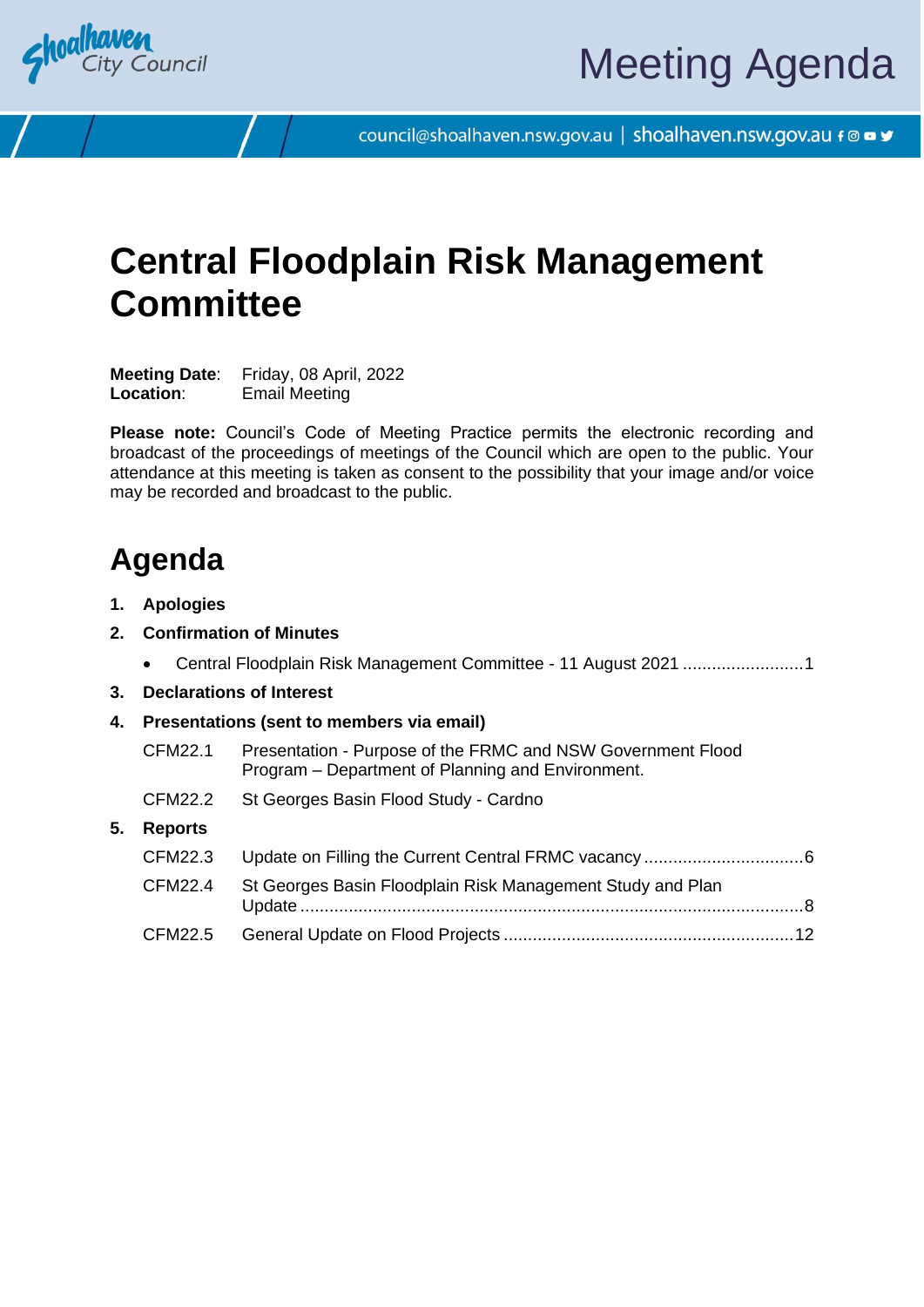

**Membership** Chairperson – appointed by Committee All Councillors CEO or nominee

Community representatives:- Richard Carpenter David Tarbert Zachariah Cleary Peter Foggitt Janis Natt

Government Agency representatives:- Local Aboriginal Land Council NSW State Emergency Services Department of Planning, Environment and Industry (DPIE) Other relevant Government Agency representatives

Quorum – Three (3) provided that a minimum of the Chairperson and two community representatives are present.

## **Purpose:**

The principal objective of the Central Floodplain Risk Management Committee is to assist Shoalhaven City Council in the development and implementation of one or more floodplain risk management plans for the central area of the Council. This will need to be in accordance with the NSW Floodplain Development Manual. The central area applies to the following catchments:

- St Georges Basin (includes Sussex inlet);
- Jervis Bay;
- Currambene Creek;
- Moona Moona Creek;
- Currarong Creek;
- Berrara Creek
- Callala Creek; and
- Swan Lake

#### **Role:**

- 1. To assist the Council in the development and implementation of the floodplain management plan for the areas listed under 'Purpose' (see above);
- 2. To assist the Council monitoring and assessing the effectiveness of the management plans during and after its implementation; and
- 3. To assist the Council providing input into known flood behaviour as part of the flood study.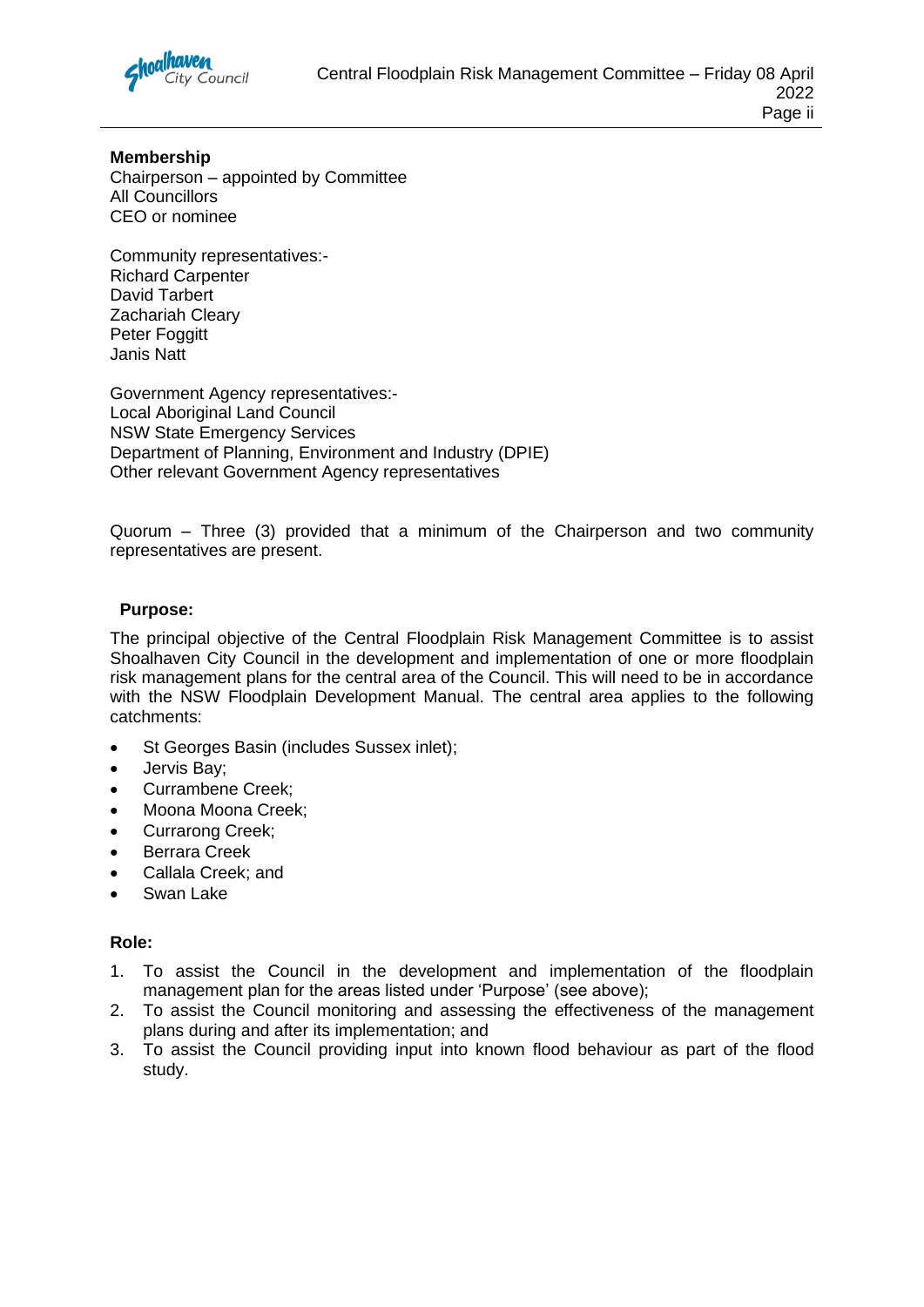<span id="page-2-0"></span>

# Meeting Minutes

council@shoalhaven.nsw.gov.au | shoalhaven.nsw.gov.au f @ ■ y

## **MINUTES OF THE CENTRAL FLOODPLAIN RISK MANAGEMENT COMMITTEE**

**Meeting Date**: Wednesday, 11 August 2021 **Location:** Council Chambers, City Administrative Centre, Bridge Road, Nowra **Time**: 4:05pm

The following members were present:

Clr Patricia White – Chairperson Mr Zachariah Cleary (remotely) Mrs Janis Natt

Others Present:

Mr Phil Costello – Director – City Development Mr Mark Stone – Senior Floodplain Engineer Mr Tanvir Ahmed – Floodplain Engineer Mr Michael Roberts – Manager of Environmental Services (Remotely) Mr Nigel Smith – Coastal Management Program Coordinator (Remotely) Mr Nathan Pomfret - Department of Planning, Environment and Industry (DPIE) (Remotely) Mr Julian Skipworth - Water Modelling Solutions (Remotely) Mr William McInnes – State Emergency Service (Remotely)

## **Apologies / Leave of Absence**

An apology was received from David Tarbert.

#### **Confirmation of the Minutes**

**RESOLVED** (Janis Natt / Zachariah Cleary)

That the Minutes of the Central Floodplain Risk Management Committee held on Wednesday 21 April 2021 be confirmed.

CARRIED

#### **Declarations of Interest**

Nil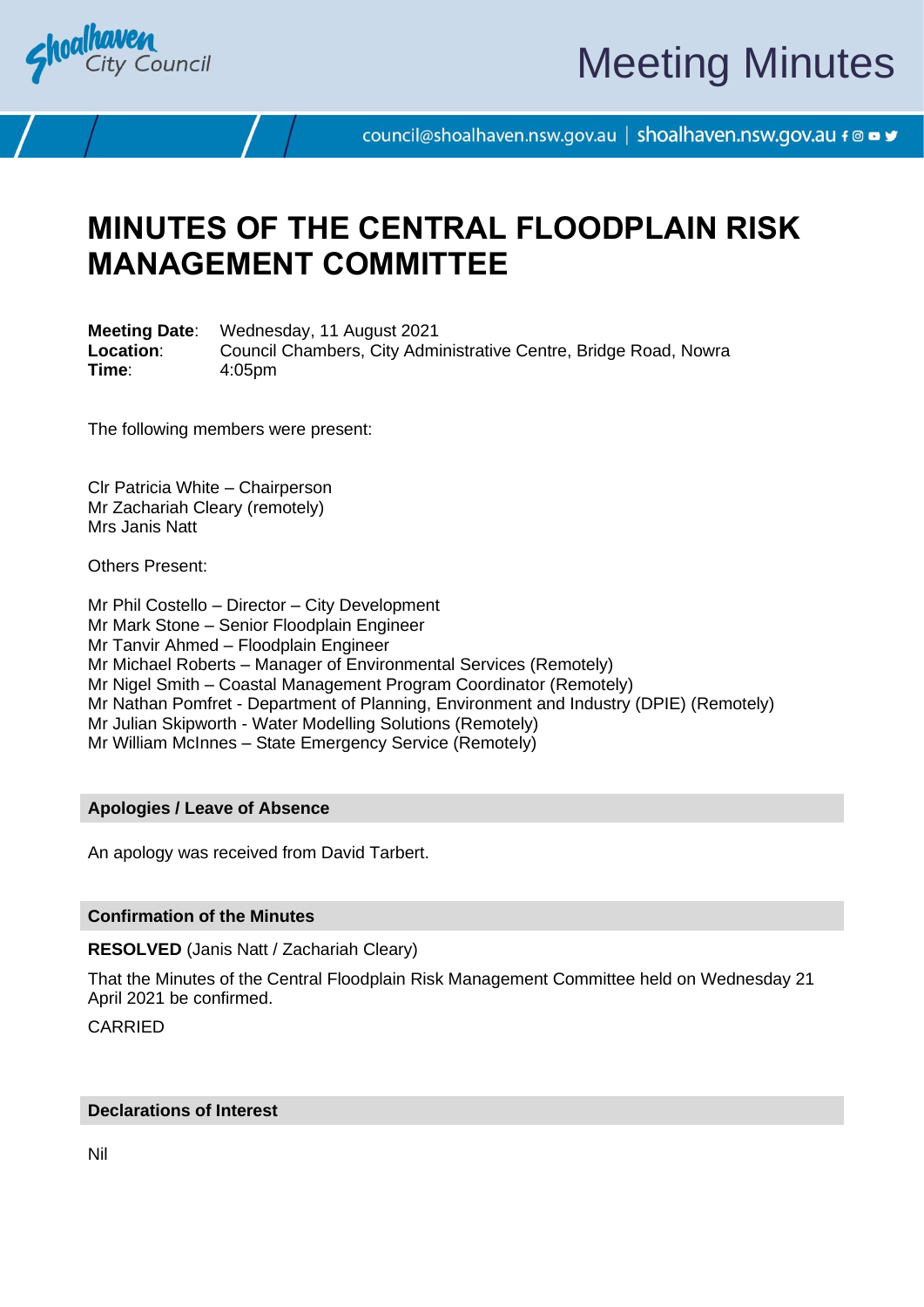

## **REPORTS**

#### **CFM21.7 Changes to DPIE Floodplain Risk Management Representative for the Shoalhaven LGA**

**HPERM Ref: D21/276757**

Mr Mark Stone – Senior Floodplain Engineer, welcomed Mr Nathan Pomfret as the new DPIE Floodplain Risk Management Representative, taking over from long standing representative Mr John Murtagh.

Mark Stone thanked John Murtagh for his efforts and commitment to the Shoalhaven region as the DPIE representative on the Floodplain Risk Management Committees. John's knowledge has been invaluable to understand and manage the flood risk to the Shoalhaven over the past 17 years.

Mark passed the following message on to the meeting, on behalf of John Murtagh:

*"I would appreciate it if my heartfelt thanks for all the great collaboration I have received from the SCC Councillors, staff and communities could be conveyed to the meeting".*

## **Recommendation (Item to be determined under delegated authority)**

That the Committee receive the report for information.

**RESOLVED** (Janis Natt / Clr White)

That the Committee receive the report for information.

CARRIED

## **CFM21.9 Final Currarong Creek Flood Study <b>HPERM Ref: HPERM Ref:**

**D21/276760**

Mark Stone advised members that Council had received feedback from the community during the public exhibition period in relation to the Currarong Creek Flood Study via the "Get Involved" web page, surveys, email submissions as well as attendance at the Drop in Session and direct enquiries between community members and Council staff.

The outcomes of the public exhibition and community consultation phase identified the need to progress the Currarong Creek Flood Study through to a Floodplain Risk Management Study and Plan (FRMS&P).

A copy of the presentation for items CFM21.8, CFM21.9 and CFM21.10 is attached to these Minutes.

## **Recommendation (Item to be determined under delegated authority)**

That the Committee receive the Final Currarong Creek Flood Study report for information and endorse the adoption of the Final Flood Study report by Council.

## **RESOLVED** (By consent)

That the Committee receive the Final Currarong Creek Flood Study report for information and endorse the adoption of the Final Flood Study report by Council.

CARRIED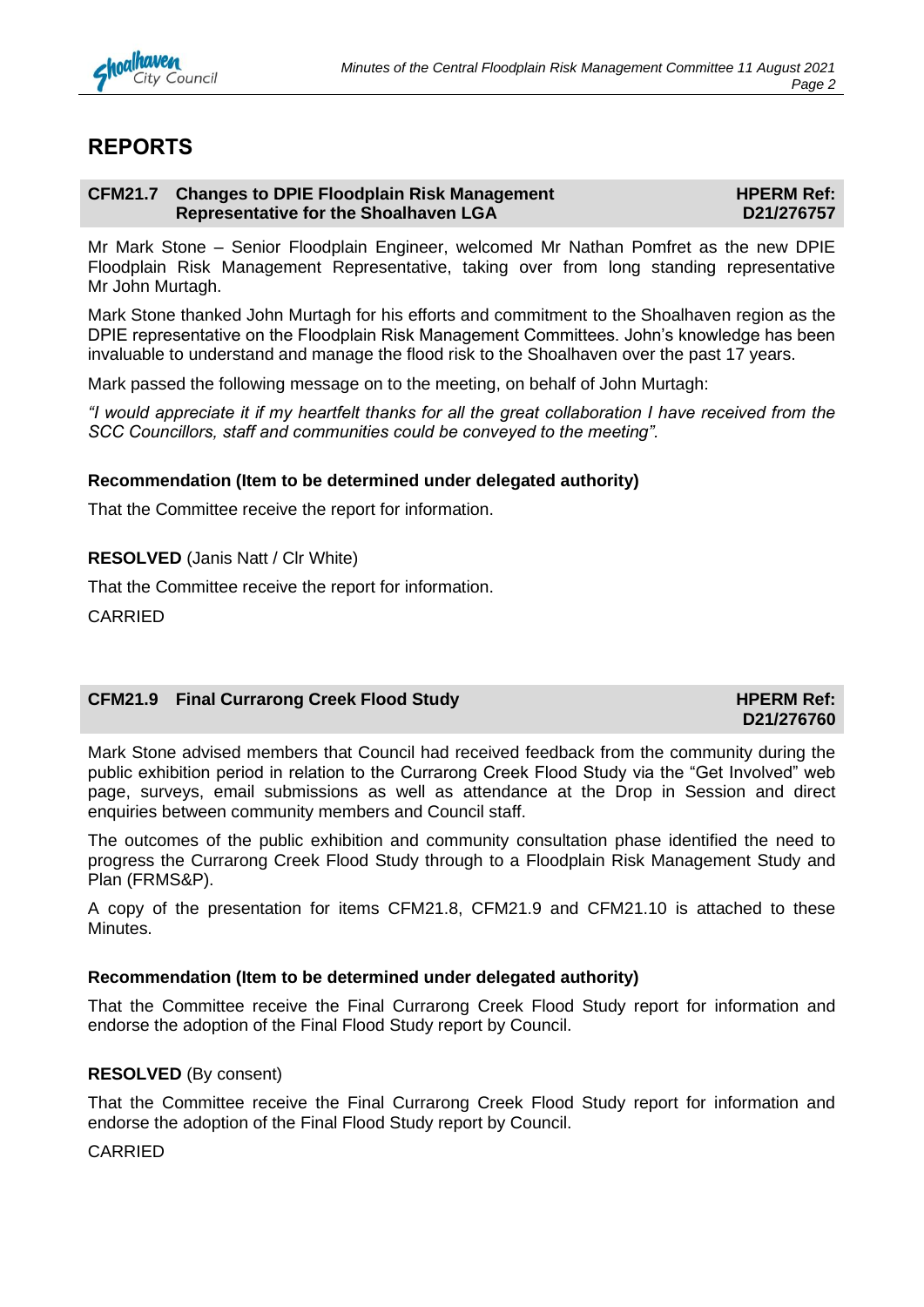## **CFM21.10** Update on St Georges Basin FRMS&P **HPERM Ref: HPERM Ref:**

## **D21/276761**

Mark Stone provided an update on the St Georges Basin FRMS&P. The following milestones have been or will be completed by the end of the DPIE funding term which ends in November 2021:

- The data collection, model development and calibration Completed.
- The first round of community consultation Completed in February 2019.
- External peer review Completed by WMA Water in early 2021.
- The draft Flood Study report. This is currently being prepared by the consultant.

The aspects of the FRMS&P that are not completed by the project completion date are expected to be able to be funded through a capital budget bid and Council's flood program budget if required.

Council have recently applied for one year project extension from DPIE Grants. If one year extension is successful the funding term completion date will be November 2022. This would cover DPIE staff time, but may not cover the DPIE 2/3 contribution towards the FRMS&P phases.

Clr White requested that staff take into consideration when planning the community consultation and public exhibition period for the St Georges Basin FRMS&P that people are often away and busy in January and if possible the consultation period be extended into February.

## **Recommendation (Item to be determined under delegated authority)**

That the Committee receive the report for information.

## **RESOLVED** (By consent)

That the Committee receive the report for information.

CARRIED

## **ADDENDUM REPORTS**

## **CFM21.11 Committee Membership - Resignation HPERM Ref: HPERM Ref:**

## **D21/338315**

## **Recommendation**

That Council:

- 1. Accept the resignation of Mr Peter Foggitt from the Central Floodplain Risk Management Committee.
- 2. Seek clarification from Mr Ronald Carberry as to whether he intends to resign.
- 3. Fill the vacancy/vacancies though one of:
	- a. An Assessment Panel review of previous applications to the Committee.
	- b. A new call for Expressions of Interest.

## **RECOMMENDATION** (Janis Natt / Zachariah Cleary)

That Council:

- 1. Accept the resignation of Mr Peter Foggitt from the Central Floodplain Risk Management Committee.
- 2. Seek clarification from Mr Ronald Carberry as to whether he intends to resign.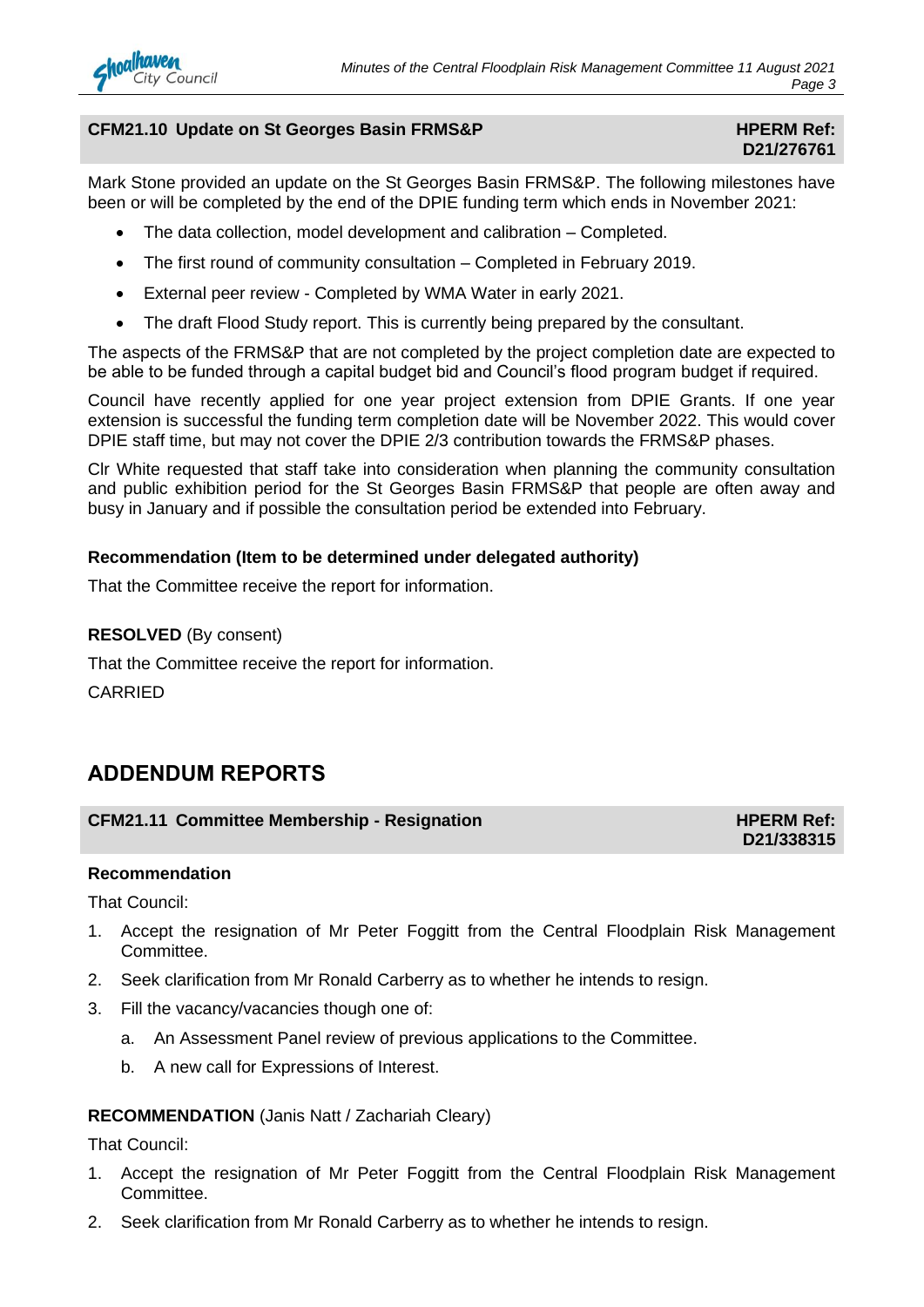- 3. Fill the vacancy/vacancies though one of:
	- a. An Assessment Panel review of previous applications to the Committee.
	- b. A new call for Expressions of Interest.

## **CFM21.8** Update on Councils Flood Program **HPERM Ref: HPERM Ref:**

**D21/276762**

Mark Stone provided an update on the Flood Risk Management Studies and Plans and the current status of each. He advised that the previous forward Flood Program was developed approximately 20 years ago and has been mostly completed so Council have revisited those plans in consultation with John Murtagh and Nathan Pomfret from DPIE to identify priorities moving forward.

Flood investigations have been identified as a High, Medium or Low priority.

Council would welcome any feedback from the Central and Southern Floodplain Risk Management Committees on the Flood Program and associated priorities.

## **Recommendation (Item to be determined under delegated authority)**

That the Committee receive the report for information and endorse the program set out in the report.

## **RESOLVED** (By consent)

That the Committee receive the report for information and endorse the program set out in the report.

CARRIED

## **GENERAL BUSINESS**

• Bill McInnes – SES – wanted to pass on thanks to those involved in the cleaning and clearing of the culverts and drains at the Kings Point Drive and Princes Highway intersection.

## **CFM21.12 Additional Item - Inclusion of Tsunamis and Associated Weather Events in Committees**

Mr Bill McInnes – SES – addressed the meeting to request the possibility of including tsunamis and other weather related events that the SES respond to, in the Floodplain Risk Management Committees and / or the Coastal Management Program Advisory Committees.

## **RESOLVED** (Clr White / By consent)

That:

- 1. Council staff investigate the inclusion of tsunamis and associated weather events into the Floodplain Risk Management Committees and/or the Coastal Management Program Advisory Committees.
- 2. The Central and Southern Floodplain Risk Management Committees receive a report back on this investigation.

CARRIED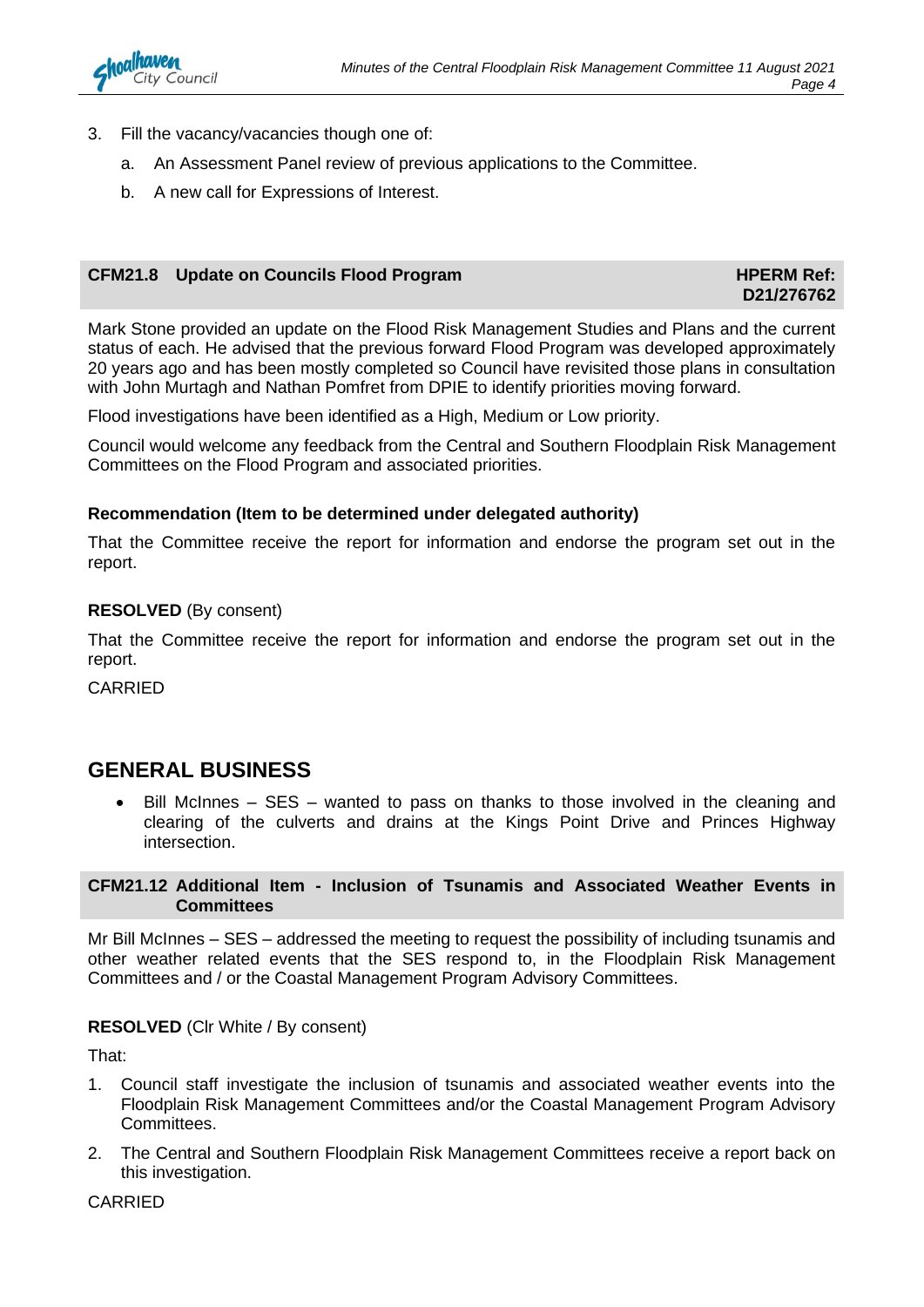

There being no further business, the meeting concluded, the time being 5:06pm.

Clr Patricia White CHAIRPERSON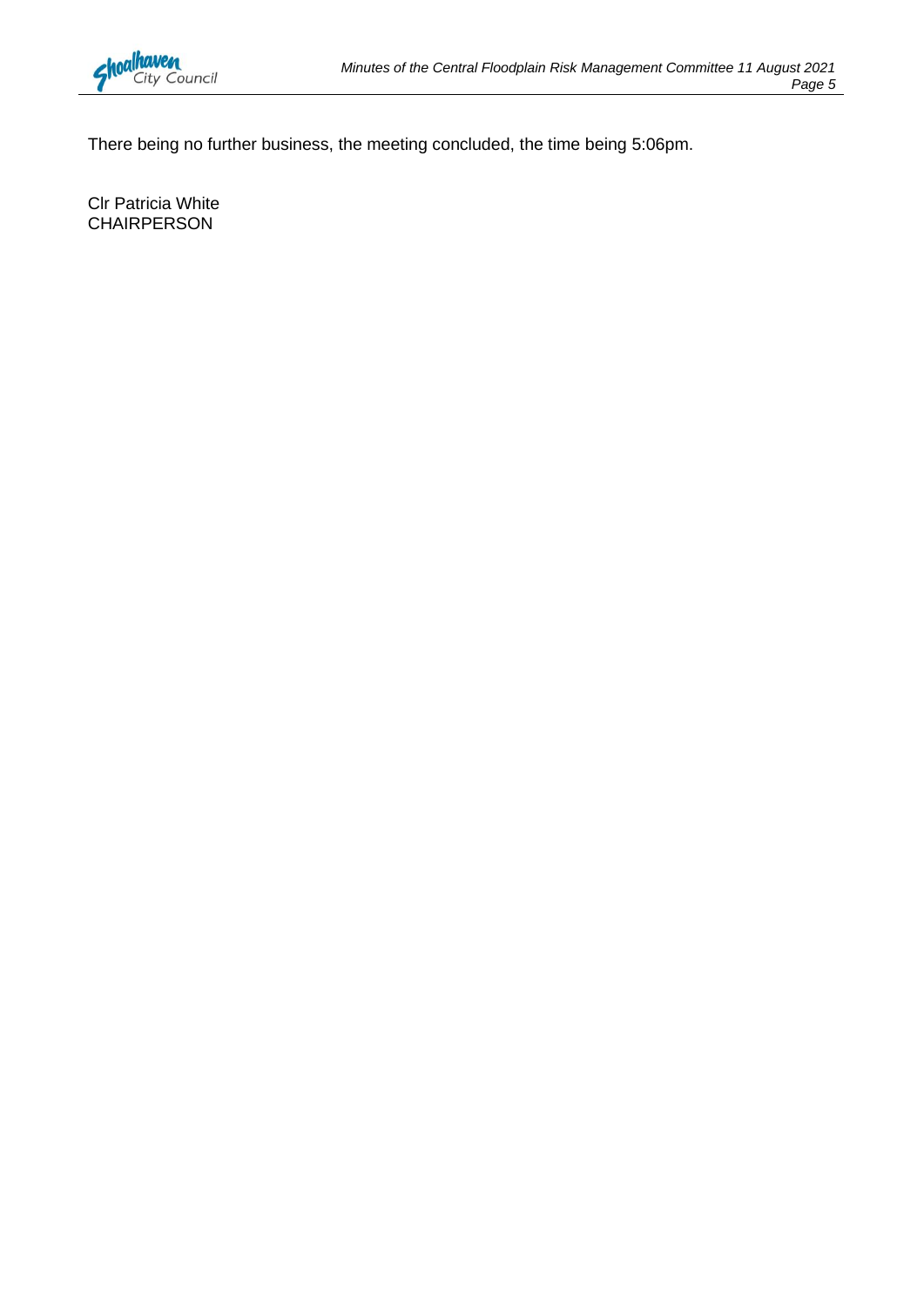

## <span id="page-7-0"></span>**CFM22.3 Update on Filling the Current Central FRMC vacancy**

**HPERM Ref:** D22/101345

**Department:** Environmental Services **Approver:** James Ruprai, Director - City Development

## **Reason for Report**

To provide the Central Floodplain Risk Management Committee (FRMC) with an update on the process to fill the current FRMC vacancy and seek endorsement to appoint Mr David Reynolds to the Central FRMC.

## **Recommendation**

That the Committee:

- 1. Receive this report for information; and
- 2. Endorse the appointment of Mr David Reynolds to the Central FRMC.

## **Options**

- 1. The Committee
	- a. Receive this report for information; and
	- b. Endorse the appointment of David Reynolds to the Central FRMC.

Implications: Nil.

2. The Committee could choose to provide an alternative recommendation for consideration by Council.

Implications: Unknown.

## **Background**

An Addendum Agenda report (CFM21.11) was prepared for the 11 August 2021 Central FRMC meeting with regard to Committee Membership. The recommendation from this report was as follows.

That Council:

1. Accept the resignation of Mr Peter Foggitt from the Central Floodplain Risk Management Committee.

- 2. Seek clarification from Mr Ronald Carberry as to whether he intends to resign.
- 3. Fill the vacancy/vacancies though one of:
	- a. An Assessment Panel review of previous applications to the Committee.
	- b. A new call for Expressions of Interest.

This recommendation was endorsed by the Central FRMC and then resolved at Council's Ordinary Meeting on 28 September 2021. The Council resolution was for the vacancy to be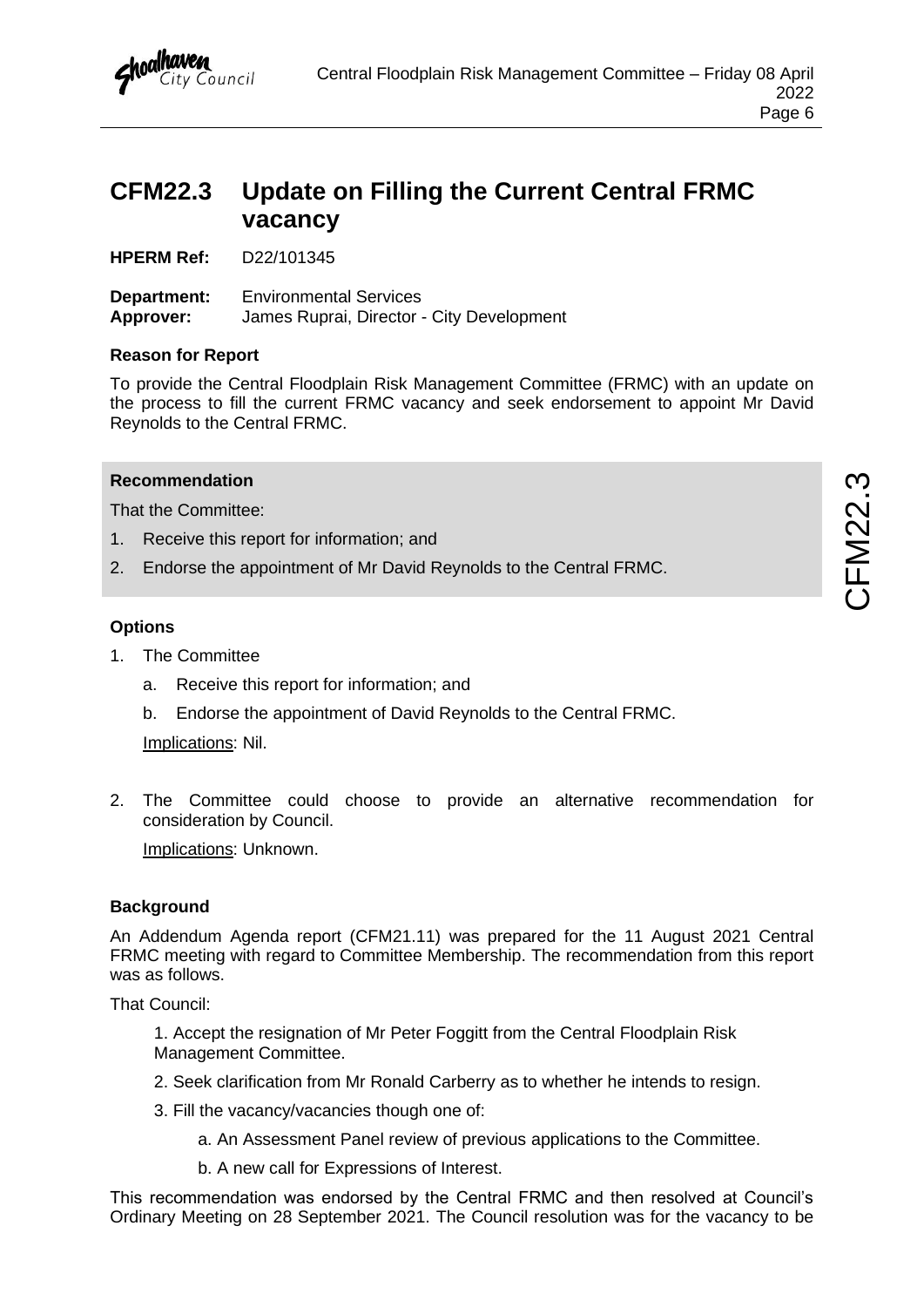

filled by either an Assessment Panel review of previous applications to the Committee or a new call for Expressions of Interest.

## **Committee Membership**

As per Council resolution, filling the vacant FRMC position was undertaken via an Assessment Panel review of previous applications to the Committee.

The previous expression of interest process was reviewed to assess membership opportunities. Mr. David Reynolds (one of the previous applicants to the expression of interest process) is recommended as the successful nominee to fill the vacant position.

It is also noted that Mr Ronald Carberry has indicated that he intends to remain a member of this Committee.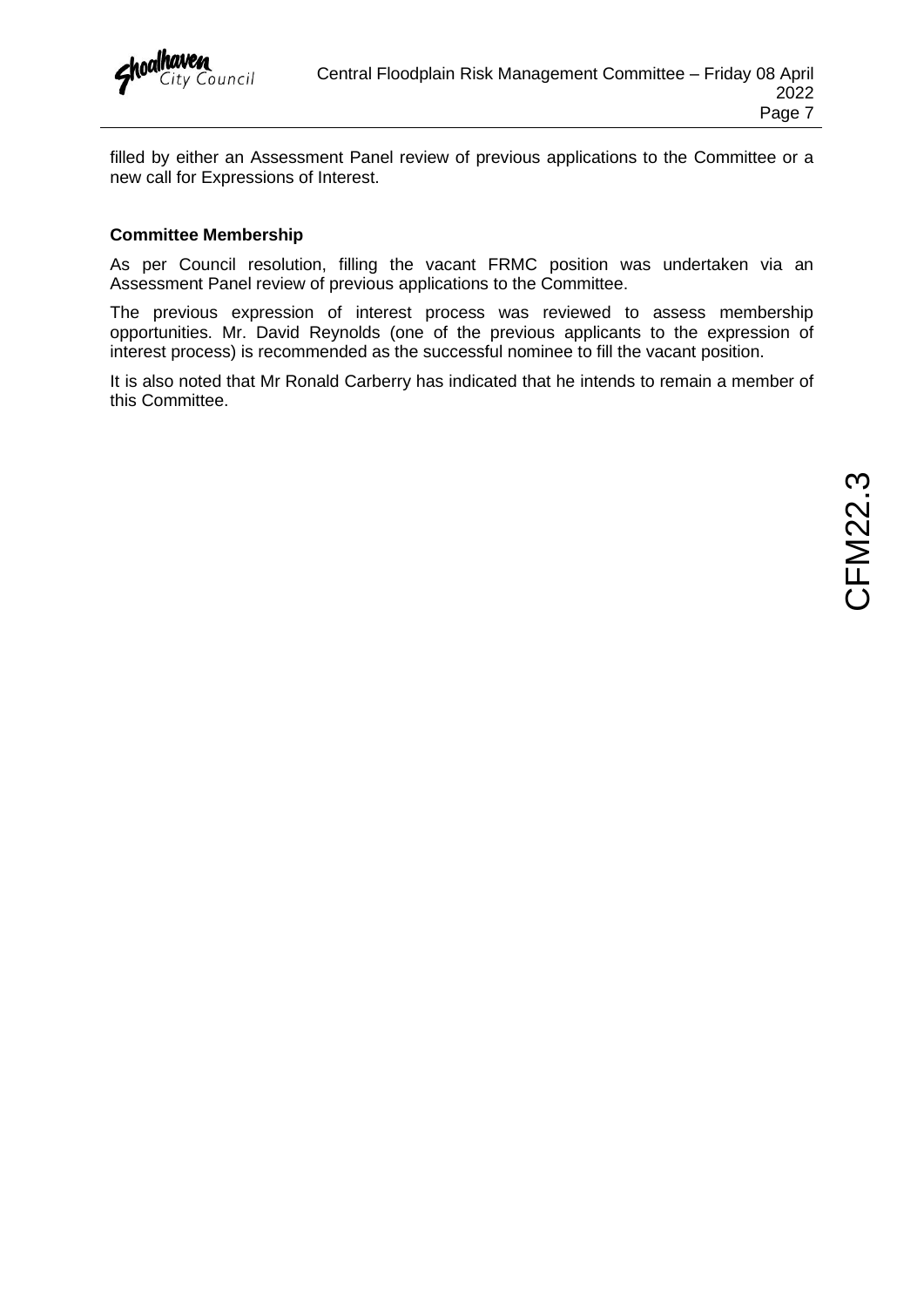

## <span id="page-9-0"></span>**CFM22.4 St Georges Basin Floodplain Risk Management Study and Plan Update**

**HPERM Ref:** D22/87436

**Department:** Environmental Services **Approver:** James Ruprai, Director - City Development

## **Reason for Report**

To provide the Central Floodplain Risk Management Committee (FRMC) with an update on the draft St Georges Basin Flood Study (completed as part of the St Georges Basin Floodplain Risk Management Study & Plan Update) and seek endorsement from the FRMC to commence public exhibition and community consultation of the Draft Flood Study report.

## **Recommendation (Item to be determined under delegated authority)**

The Committee:

- 1. Receive the draft St Georges Basin Flood Study report for information; and
- 2. Endorse the commencement of public exhibition and community engagement for the Draft Flood Study.

## **Options**

- 1. That the Committee:
	- a. Receive the draft St Georges Basin Flood Study report for information; and
	- b. Endorse the commencement of public exhibition and community engagement of the Draft Flood Study report.

Implications: Nil.

2. The Committee could choose to provide an alternative recommendation for consideration by Council.

Implications: This option could delay the progress of the project, result in additional project costs and/or prevent the completion of a Flood Study and Floodplain Risk Management Study & Plan within the project timeframe.

#### **Background**

The study area comprises St Georges Basin itself, the estuary area, Sussex Inlet and upstream residential areas along the tributary creeks. The entire catchment covers an area of approximately 358 square kilometres with approximately 10% of the catchment area covered by the Basin itself. The catchment area of the Basin contains several creeks including Pats Creek, Home Creek, Wandandian Creek, Tomerong / Cockrow Creek, Cow Creek, Tullarwalla Creek and Worrowing Creek. The Basin connects to the ocean through the Sussex Inlet Channel and there are no recorded periods of closure of the Basin's entrance.

The objective of this study is to improve understanding of flood behaviour and impacts, and better inform management of flood risk in the study area in consideration of the available information. The study will also provide a sound technical basis for any further studies.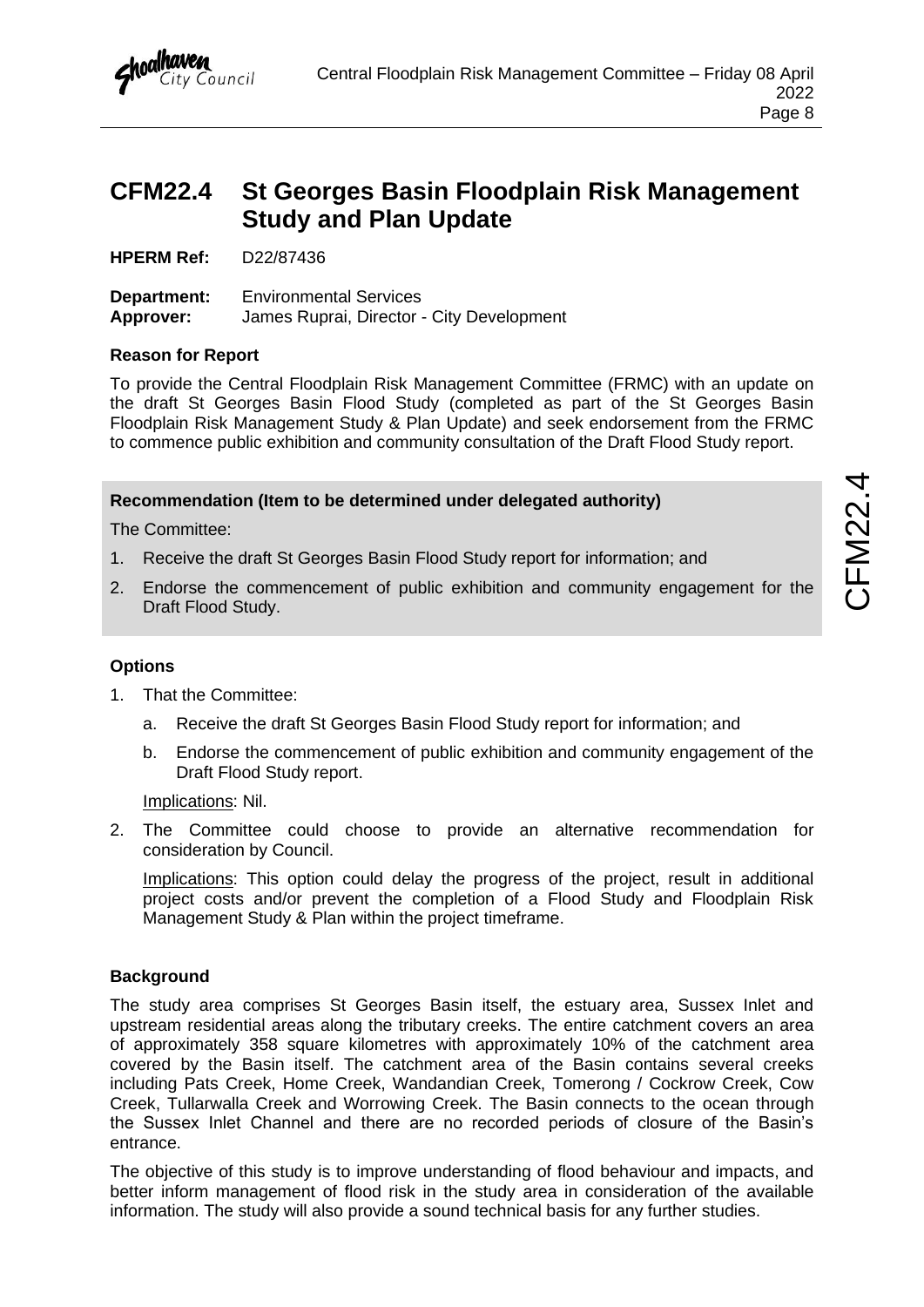The previous Floodplain Risk Management Study and Plan (FRMS&P) for St Georges Basin was completed in 2013. A review was recommended as per the NSW Floodplain Development Manual. It is noted that the Australian Rainfall and Runoff (ARR) Guidelines were updated in 2019 and this resulted in a number of changes to input parameters for design event flood modelling, such as the Bureau of Meteorology (BoM) design rainfall depths and ARR rainfall losses and design temporal patterns, in addition to significant advancements in computing power and modelling techniques. Hence, the St Georges Basin FRMS&P update will produce updated contemporary flood investigations which utilise industry best practice guidelines.

The study outputs will inform decision making for investing in the floodplain, managing flood risk through prevention, preparedness, response and recovery activities, and informing and educating the community on flood risk and response to floods.

Funding was approved by NSW Department of Planning and Environment (DPE) for this study in October 2017 and Cardno was engaged to prepare the St Georges Basin FRMS&P in June 2018.

## **Current Status of the Project**

The draft St Georges Basin Flood Study report has been completed by Cardno. A link will be provided to the draft St Georges Basin Flood Study report with the FRMC meeting agenda. A Summary Report has also been prepared for the public exhibition and community consultation phase and a link to this report will also be provided with the FRMC meeting agenda.

Cardno will provide a presentation to the Central FRMC on the St Georges Basin Flood Study development and outcomes.

The draft St Georges Basin Flood Study report has been reviewed by Council Flood Engineers and the NSW Department of Planning and Environment (DPE). The draft Flood Study report has been provided to the NSW State Emergency Service (SES) for review. The draft St Georges Basin Flood Study report has been updated based on feedback from Council, DPE and the SES.

An independent expert peer review of the flood model development and outcomes was completed by WMAwater. The hydrologic and hydraulic models have been updated as required to the satisfaction of the peer reviewer.

The next step in the project programme is community engagement for the Draft Flood Study report.

A preliminary list of potential mitigation measures to be considered in the FRMS&P is currently being prepared. The feasibility of these measures, along with preliminary environmental and aboriginal heritage due diligence will be completed for all potential options prior to further assessment in the FRMS&P. Council welcomes any suggestions from the FRMC on potential mitigation measures to be considered in the upcoming FRMSP phase.

It is also noted that Council has received a final extension to the DPE funding term completion date for this project. The project funding term completion date is 21 November 2022. It is expected that the St Georges Basin Flood Study and Floodplain Risk Management Study & Plan Update should be completed by this DPE funding term completion date.

Several tasks that would normally form part of a FRMS&P, such as a flood damages assessment, have been completed as part of the current draft Flood Study. This will reduce the scope of work included in the FRMS&P.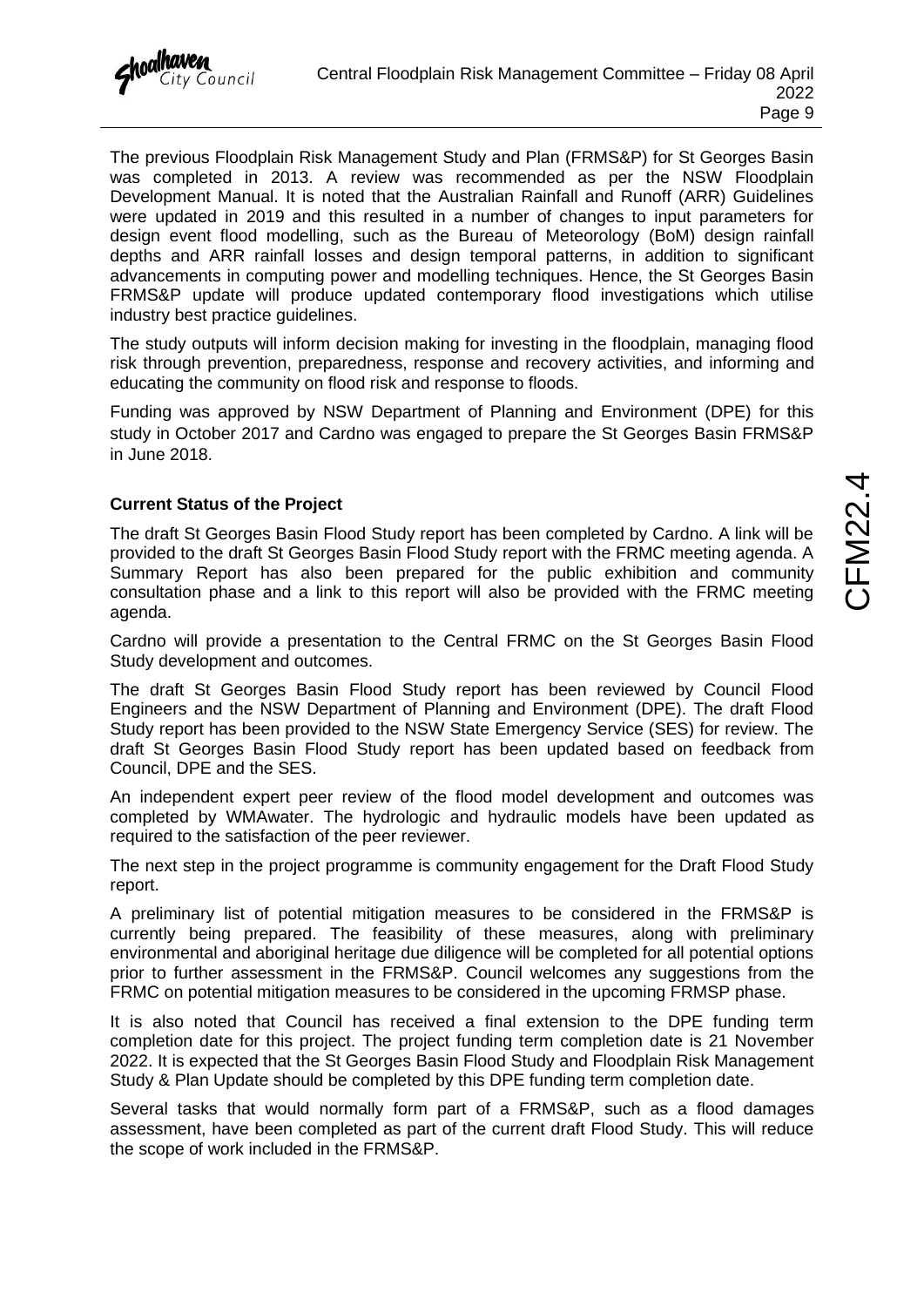

## **Community Engagement**

The first round of community consultation was undertaken between November 2018 and February 2019. A project website was published by Council to inform the community about this project. The website has been developed to provide the community with detailed information about the study and gather information. The website will be updated during the duration of the project to provide relevant information at each stage of the study.

Council is seeking endorsement from the Central FRMC to undertake community exhibition of the draft St Georges Basin Flood Study and seek input about any mitigation measures to be considered in the FRMS&P. The four-week community exhibition phase is expected to commence in late April 2022 (pending endorsement from the FRMC). The following forms of community engagement are proposed.

- Media release to inform the community of the community engagement period.
- Mail out to property owners within the study area, which comprise flood prone land and/or may experience flood isolation or flood evacuation difficulties. This will notify the property owner of the public exhibition period and provide a link to the project Get Involved webpage.
- Get Involved webpage. The Get Involved webpage will include a link to a pre-recorded presentation on the Flood Study development and outcomes, links to the Summary and Full draft Flood Study reports, the ability to ask questions (response provided by Council, DPE or the consultant as appropriate) and an online questionnaire to seek feedback from the community on the draft Flood Study and mitigation measures to be considered in the FRMS&P.
- Council is liaising with the SES to provide some flood education information on the Get Involved webpage during the community engagement period. This will include important links to the SES website, a Community Flood Safe brochure that has been specifically developed for the St Georges Basin floodplain and other flood safety information. This will help the community prepare for flood events, understand BoM flood warning services, stay informed during a flood event and ultimately improve the communities flood resilience and reduce their reliance on emergency services.

Drop-in sessions are not planned to be completed for the upcoming community engagement period. A pre-recorded presentation is expected to reach a wider audience as this allows property owners and residents to watch and view the information on the Get Involved webpage in their own time. The Get Involved webpage will permit the community to review, ask questions, provide feedback and statements about the Flood Study.

The ongoing COVID-19 situation also presents a number of challenges with regard to physical drop in sessions for the community.

## **Financial Implications**

The St Georges Basin FRMS&P is 2/3 funded by DPE and 1/3 funded by Council. This funding has been approved under the NSW State Government 'Floodplain Management Program' on a 2:1 basis. Council's matching 1/3 contribution comes from the existing general Floodplain Management Program budget.

Any potential delays to the community engagement period could, however, prevent the project being completed prior to the end of the DPE funding term completion date and this could result in increased project costs for Council.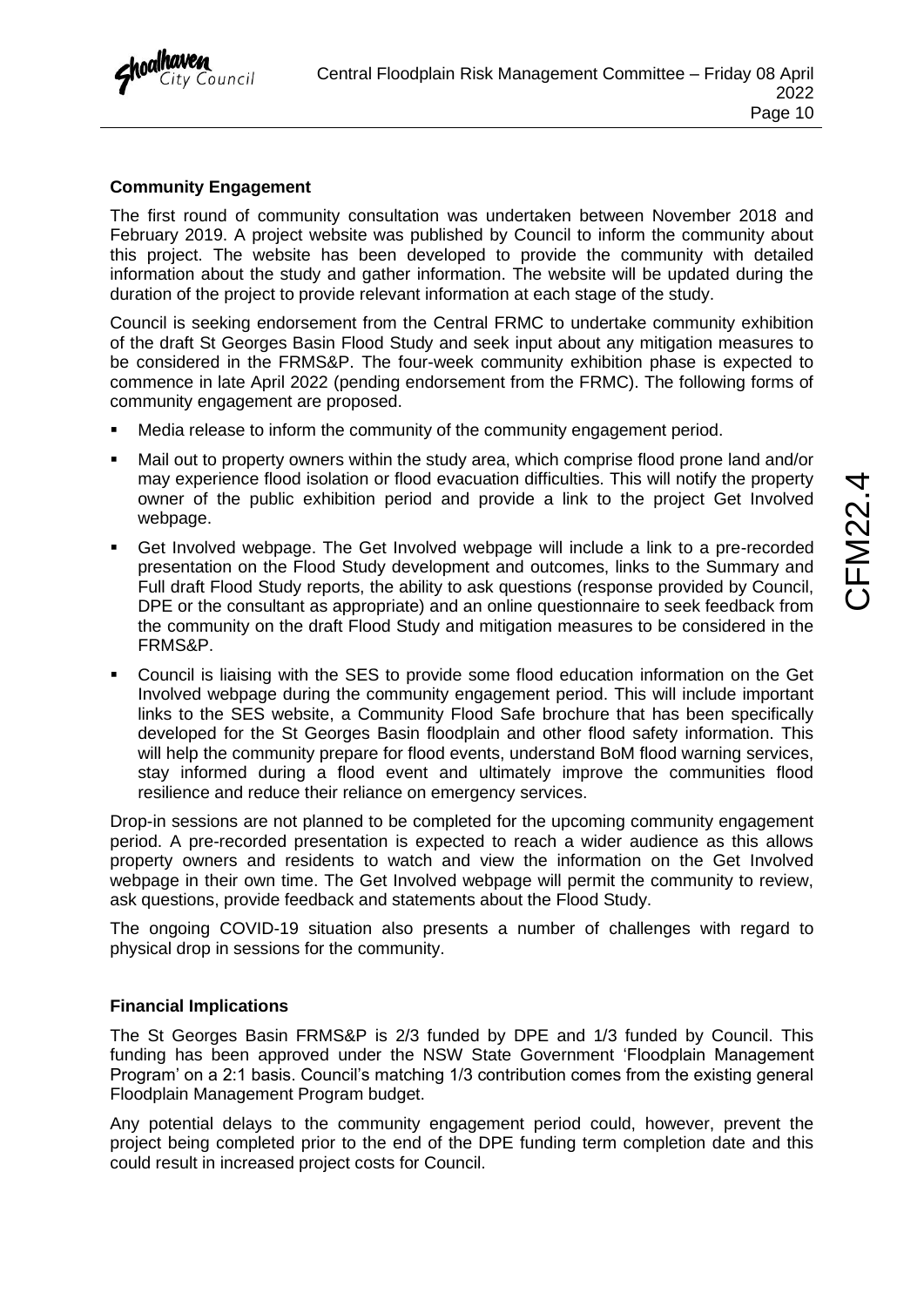## **Policy Implications**

The outcomes from the St Georges Basin Flood Study and Floodplain Risk Management Study & Plan Update will inform Council's Policy for Flood Planning Levels for the St Georges Basin Floodplain when this is reviewed this year.

All flood information completed in the St Georges Basin Flood Study and FRMS&P will be provided to the SES and then can be used to update the Shoalhaven Flood Emergency Sub Plan and other operational procedures accordingly as required.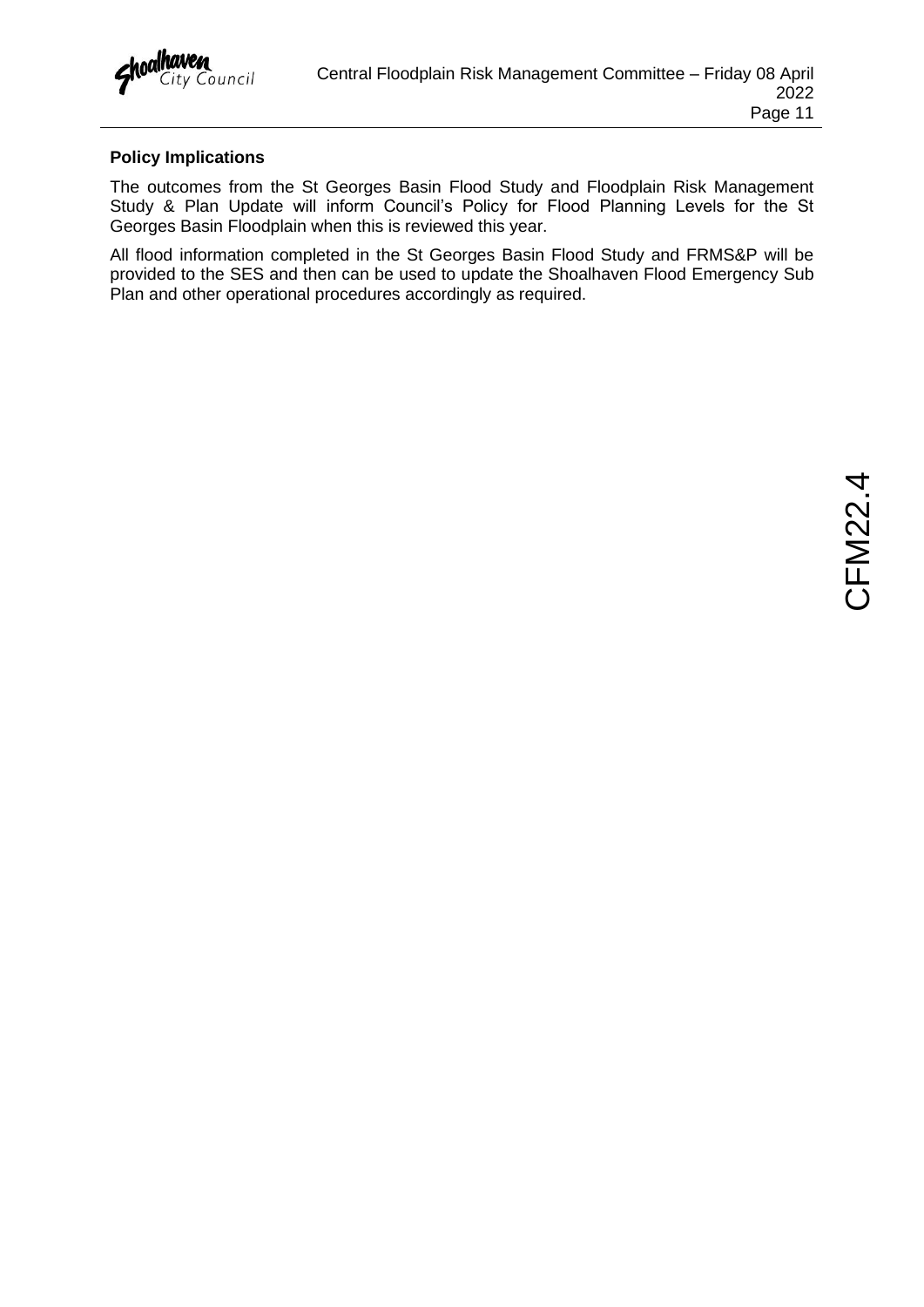## <span id="page-13-0"></span>**CFM22.5 General Update on Flood Projects**

**Department:** Environmental Services **Approver:** James Ruprai, Director - City Development

## **Reason for Report**

To provide the Central Floodplain Risk Management Committee (FRMC) with an update on various flood related projects in the Central FRMC region.

## **Recommendation (Item to be determined under delegated authority)**

The Committee receive the General Update on Flood Projects report for information.

## **Options**

- 1. The Committee receive the General Update on Flood Projects report for information. Implications: Nil.
- 2. The Committee could choose to provide an alternative recommendation for consideration by Council.

Implications: Unknown.

## **Grant Funding**

The 2022-23 NSW Department of Planning and Environment (DPE) Floodplain Management Program Grants round is now open and closes on 7 April 2022. Council will be applying for DPE grant funding for a number of projects across the Shoalhaven LGA.

Council has applied for grant funding through the Federal Government Preparing Australian Communities Local Stream Program. This program provides funding for projects that improve the resilience of communities associated with large-scale natural hazards. This program pays 100% of eligible project expenditure for non-infrastructure projects. The following flood investigations are included in the Shoalhaven Flood Preparation and Emergency Response for Community Resilience grant application:

- Lower Shoalhaven River & St Georges Basin Catchment Flood Evacuation Capability Assessment and Planning – Focusing on Greenwell Point, Orient Point and parts of Culburra Beach, Sussex Inlet and rural properties within the floodplains.
- Scoping study for an Intermittently Closed and Open Lakes and Lagoons (ICOLLs).
- Catchment Flash Flood Warning Network Covering Lake Conjola, Burrill Lake and Lake Tabourie.
- Clyde River Flood Study and Floodplain Risk Management Study & Plan.
- Willinga Lake Flood Study and Floodplain Risk Management Study & Plan.
- Floodplain Project Officer Temporary full time for three years.

It is understood that successful projects will be announced in the first half of 2022.